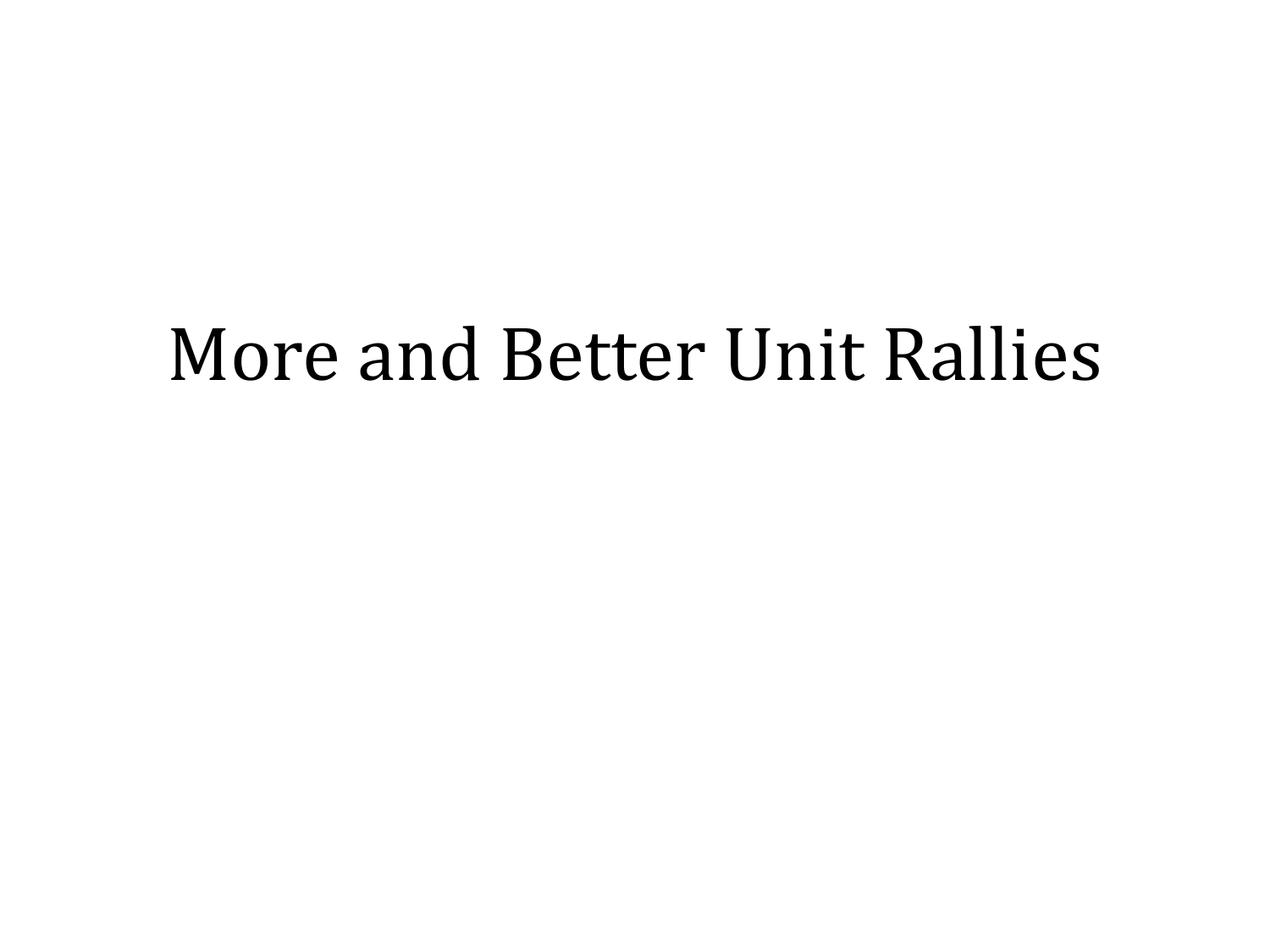#### When, Where, and How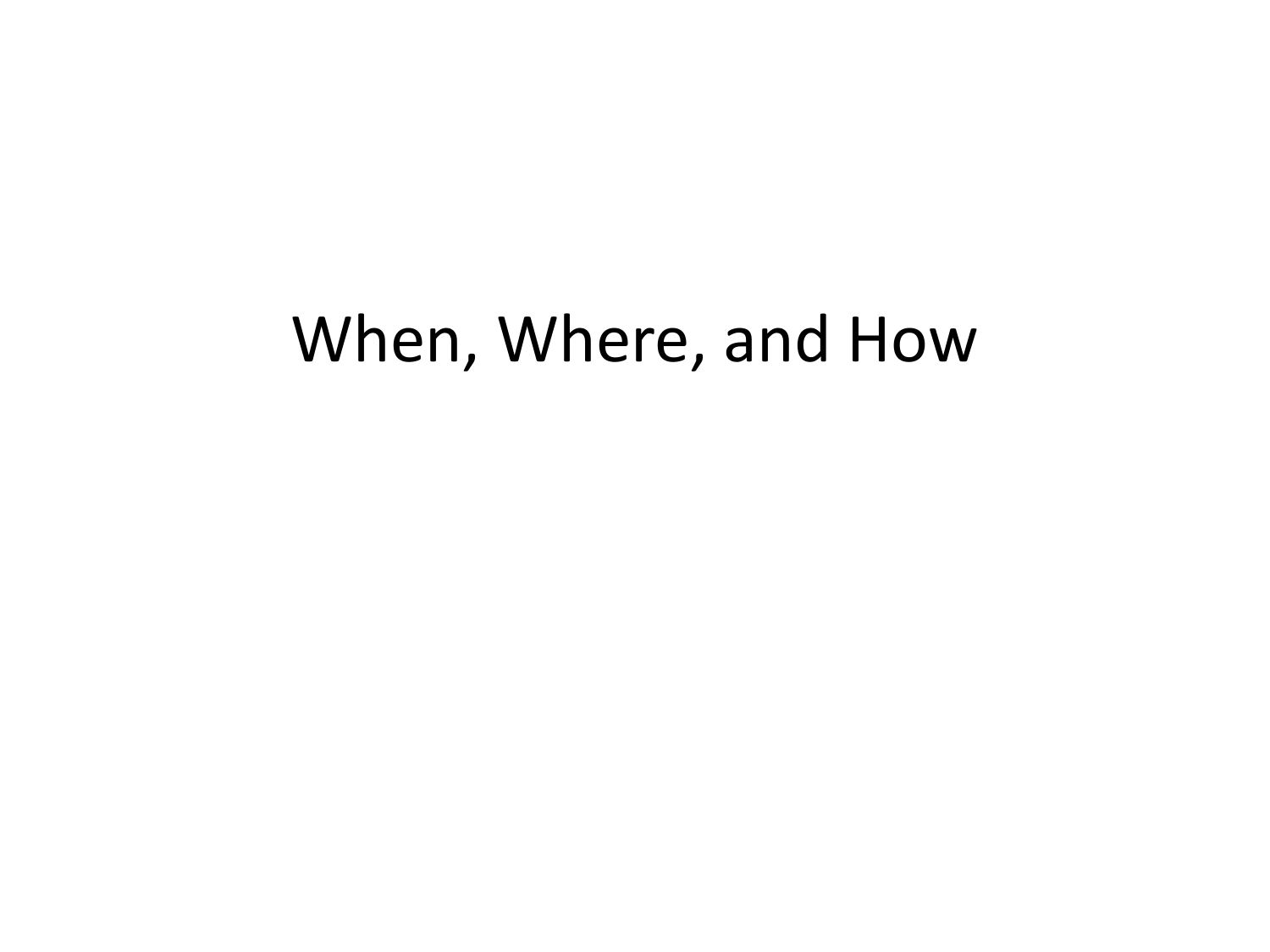# Principles of rally planning

- Make rallies fun be it relaxing and doing little or having lots planned.
- Give people lots of prearranged options to camp
- Vary the sizes of rallies for your unit
- Vary the kinds of campgrounds that you use
- You can make some of the people happy all of the time or all of the people some of the time but you can't make all of the people all of the time (there are some people you can never make happy)
- Enjoy your happy hours!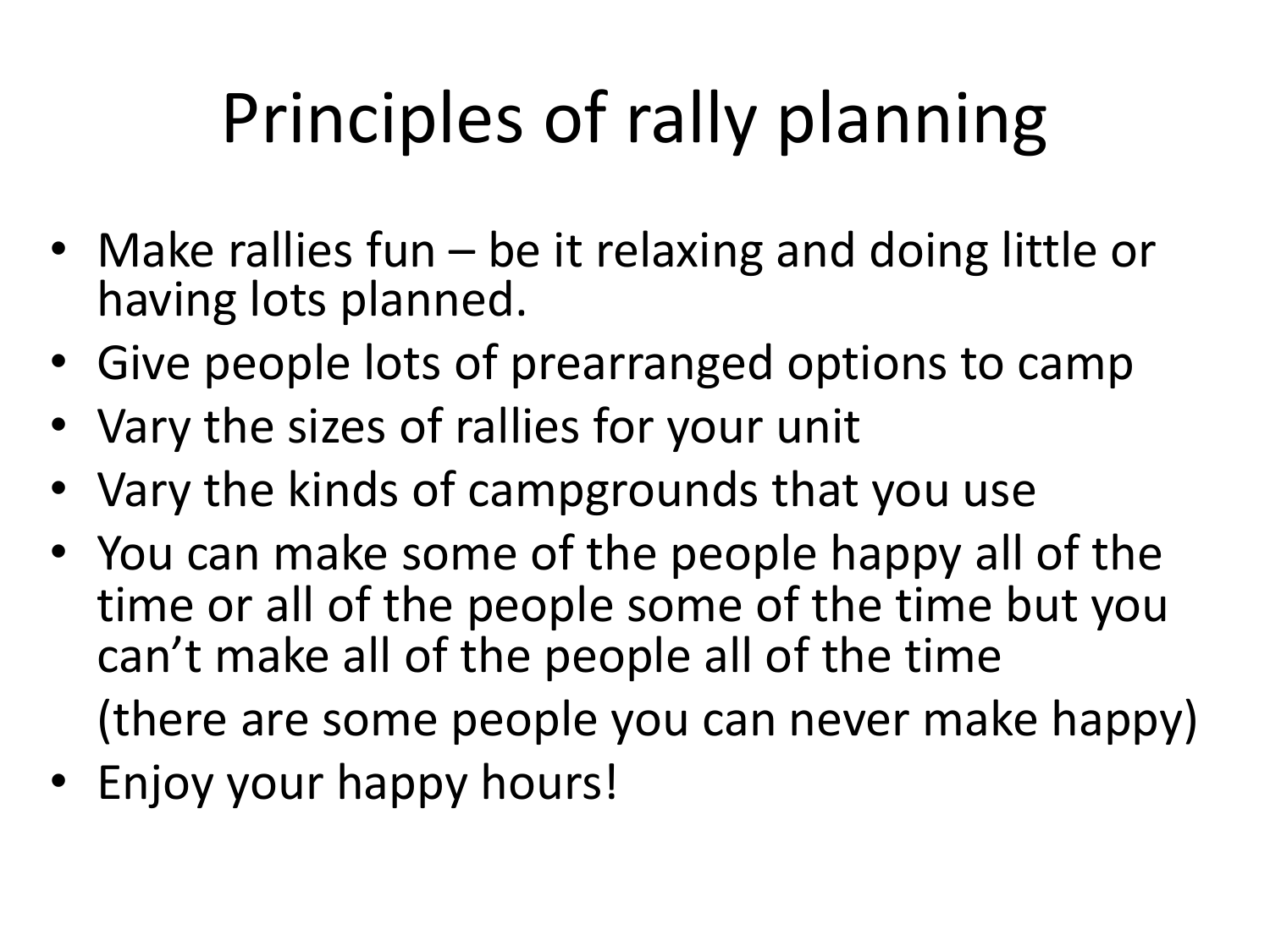- Choices of camping spots: State Parks
	- Advanced reservations times (6-9 months)
	- How many sites can you reserve at a time?
	- Do they have a group camping line?
	- Can you reserve several sites at the same time online under one name?
	- Be wary (and aware) of cancellation times and fees and state them clearly to those signing up for the rally
	- Look for ones with shelters if possible
	- Show state park book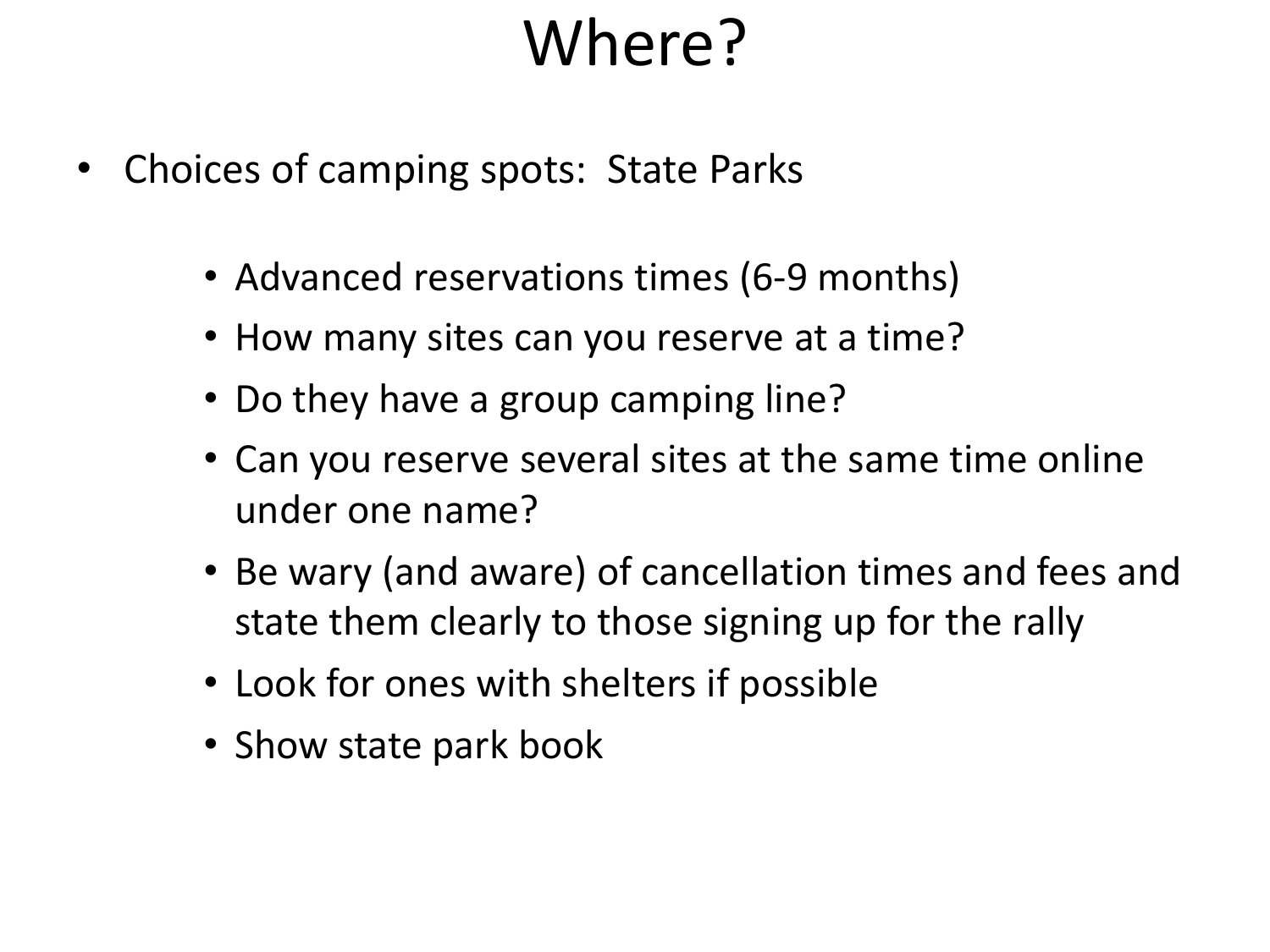- Choice of camping spots:
	- COE (Corp of Engineers)
		- Often near water projects and so pretty
		- Paper maps of COE sites available to order
		- Reservations available 6 months in advance online
		- Can only reserve three spots under one name
		- Can use the senior pass for half off price
		- Prices are normally very low
		- Camping with the COE book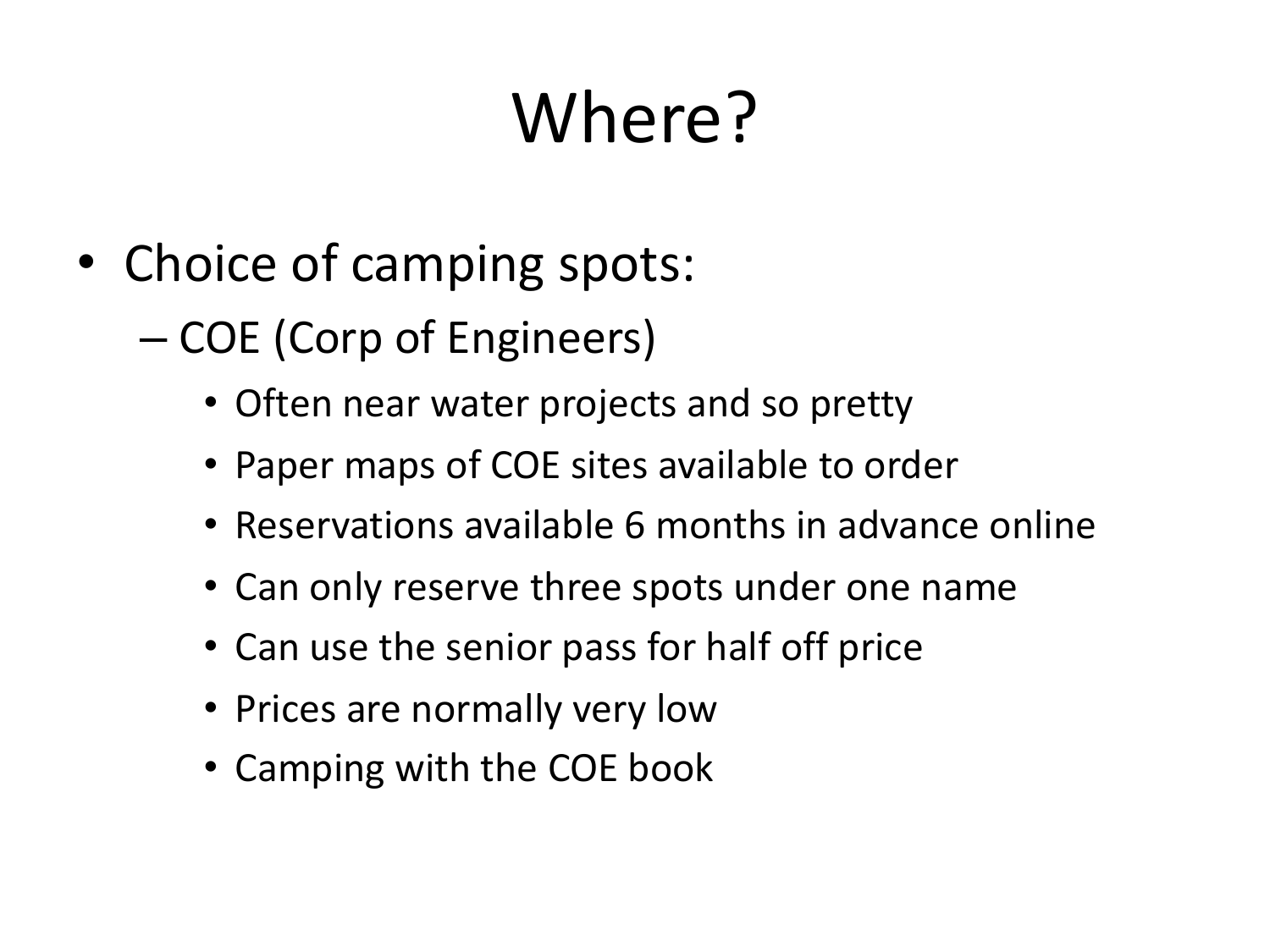- Choice of camping spots
	- County parks and city parks and urban rallies
		- Often undiscovered
		- Prices tend to be reasonable
		- Found by going to the county or city website and searching for either parks or camping
		- Reserve well ahead if going for an event
		- Urban rallies very popular right now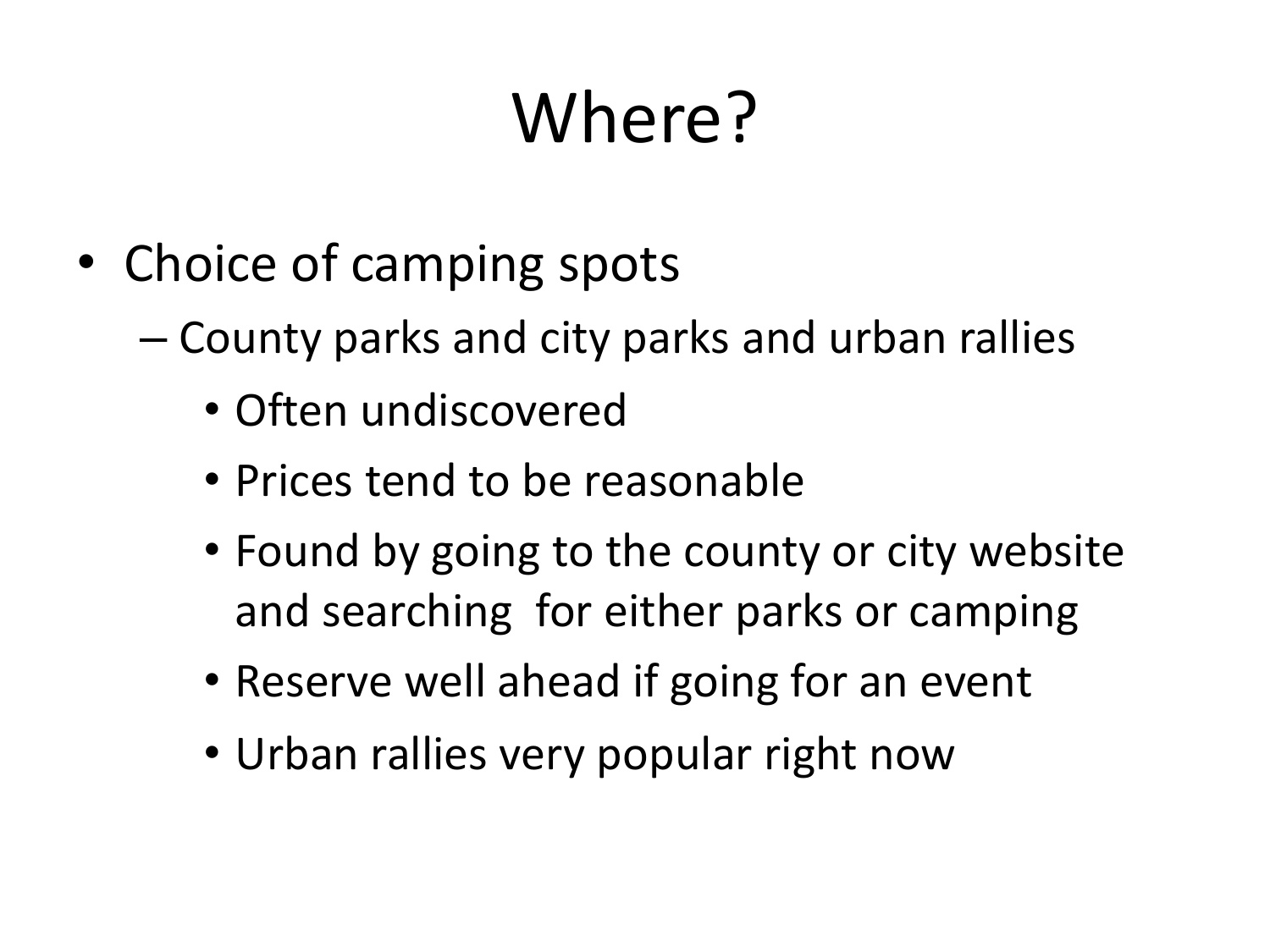- Choice of camping spots
	- Commercial campgrounds
		- Very often have shelters
		- Group discounts often available, especially in the off season
		- Most often have full hooks ups or at least water and electric with an on-site dump station
		- Many are in parking lot-type situations so may not be as desirable aesthetically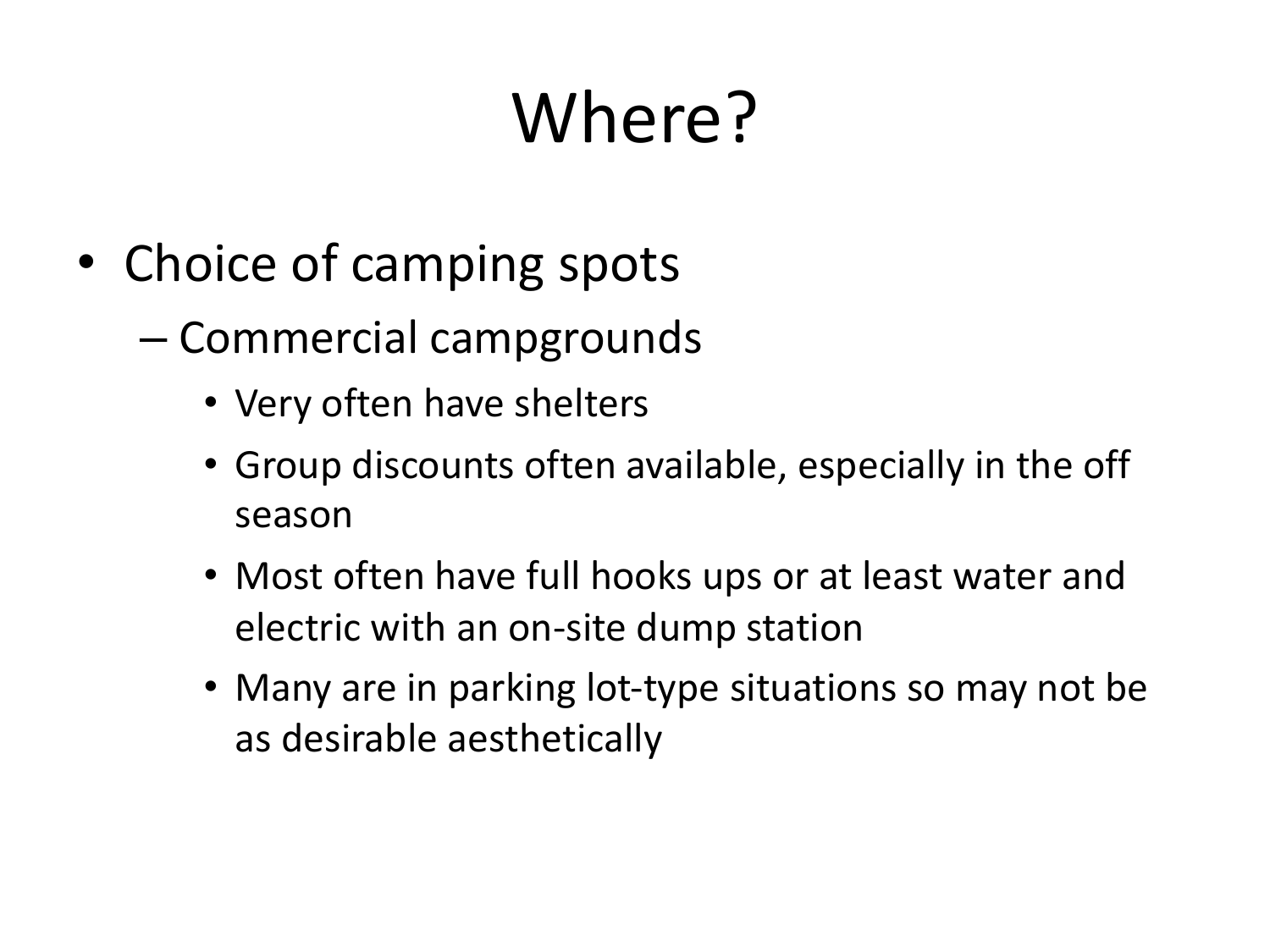- Identify where most of your campers live and work around that to some degree BUT that shouldn't be your only guideline
- Take a map and divide up your area and put pins in areas you want to visit
- Search with one of the search engines in that area to find your campground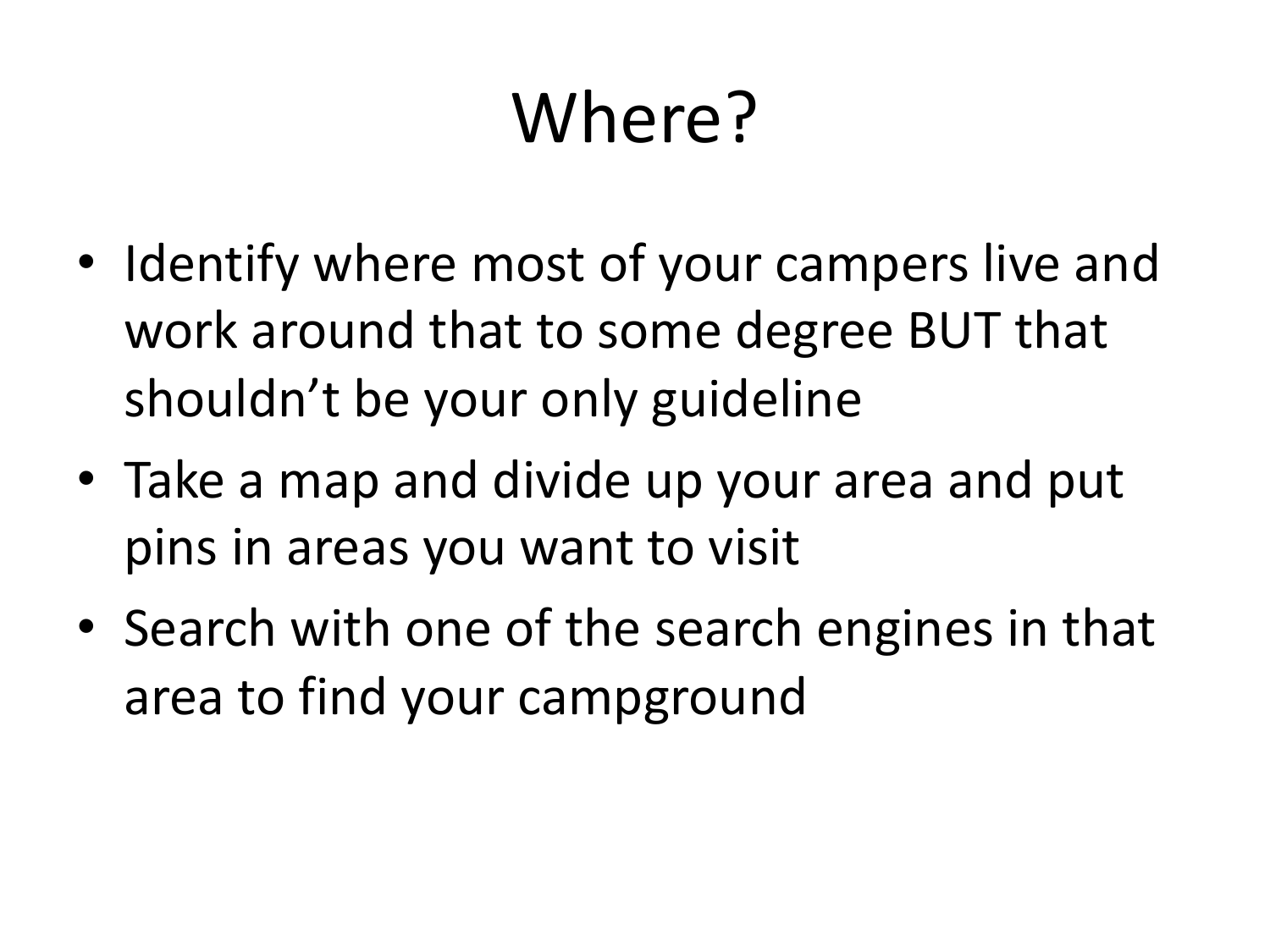- Resources for finding campgrounds
	- Allstays
		- Good for city and county and military campgrounds as well as commercial campgrounds
		- Can be upgraded for more information about travel
	- Campendium
		- Great for boondocking sites as well as others
		- Operated by an Airstream owner
		- Will send send you updates of favorites regularly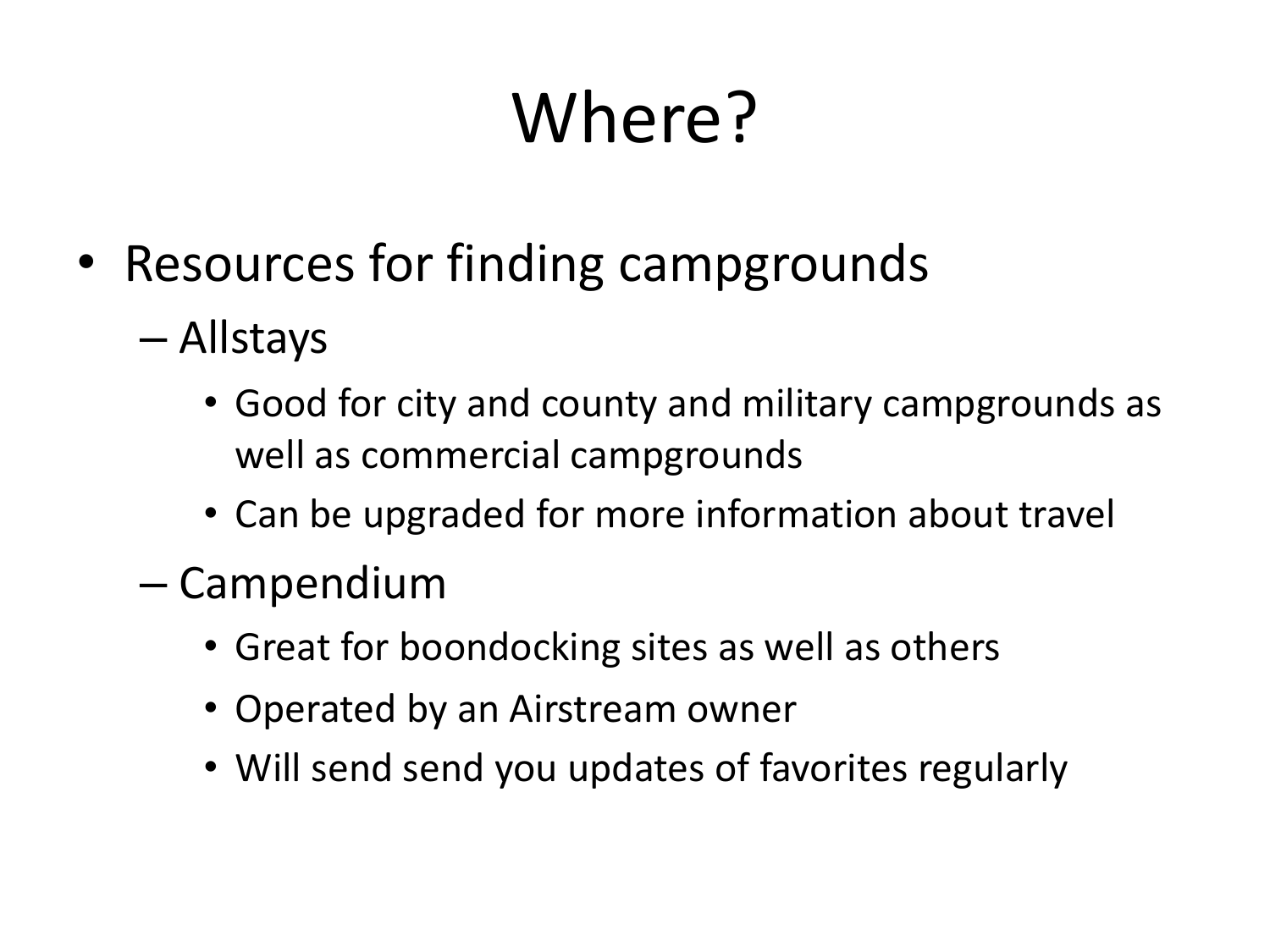- Resources for finding campgrounds
	- RV Park Reviews
		- Really easy to use.
		- Lots of reviews make is very useful and usually right on. We review all places that we stay at this site.
	- Ultimate Campgrounds
		- Comprehensive and accurate description of campgrounds, 30,000 sites in the US and 4,000 in Canada.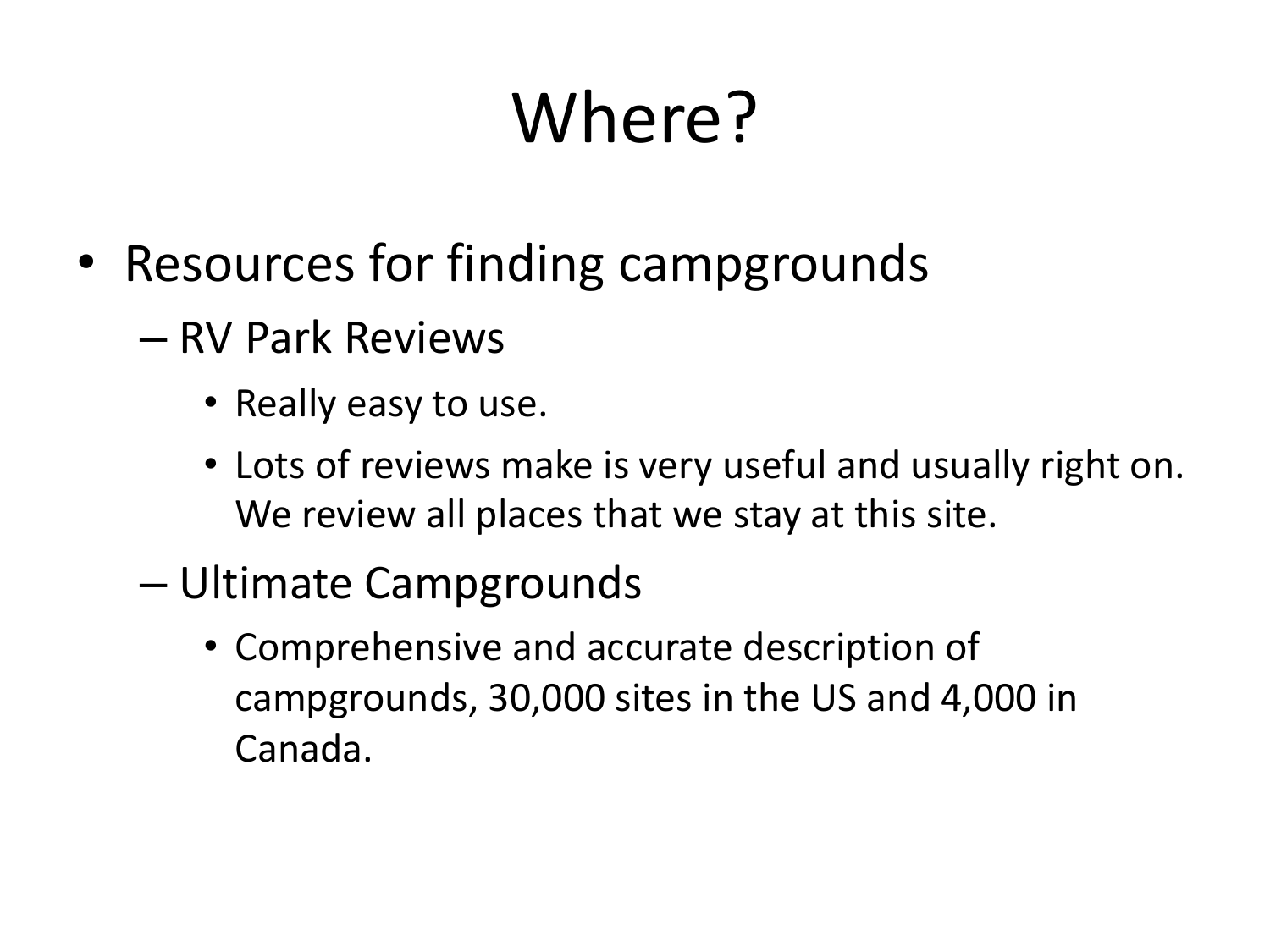# When?

- **Identify activities** that are happening in the area you have chosen – Chamber of Commerce websites can help you. Concerts, sporting events, etc.
- **Identify adventures** that your campers would enjoy – i.e., fishing, boat rides, ballooning
- **Identify community treasures** like museums or special parks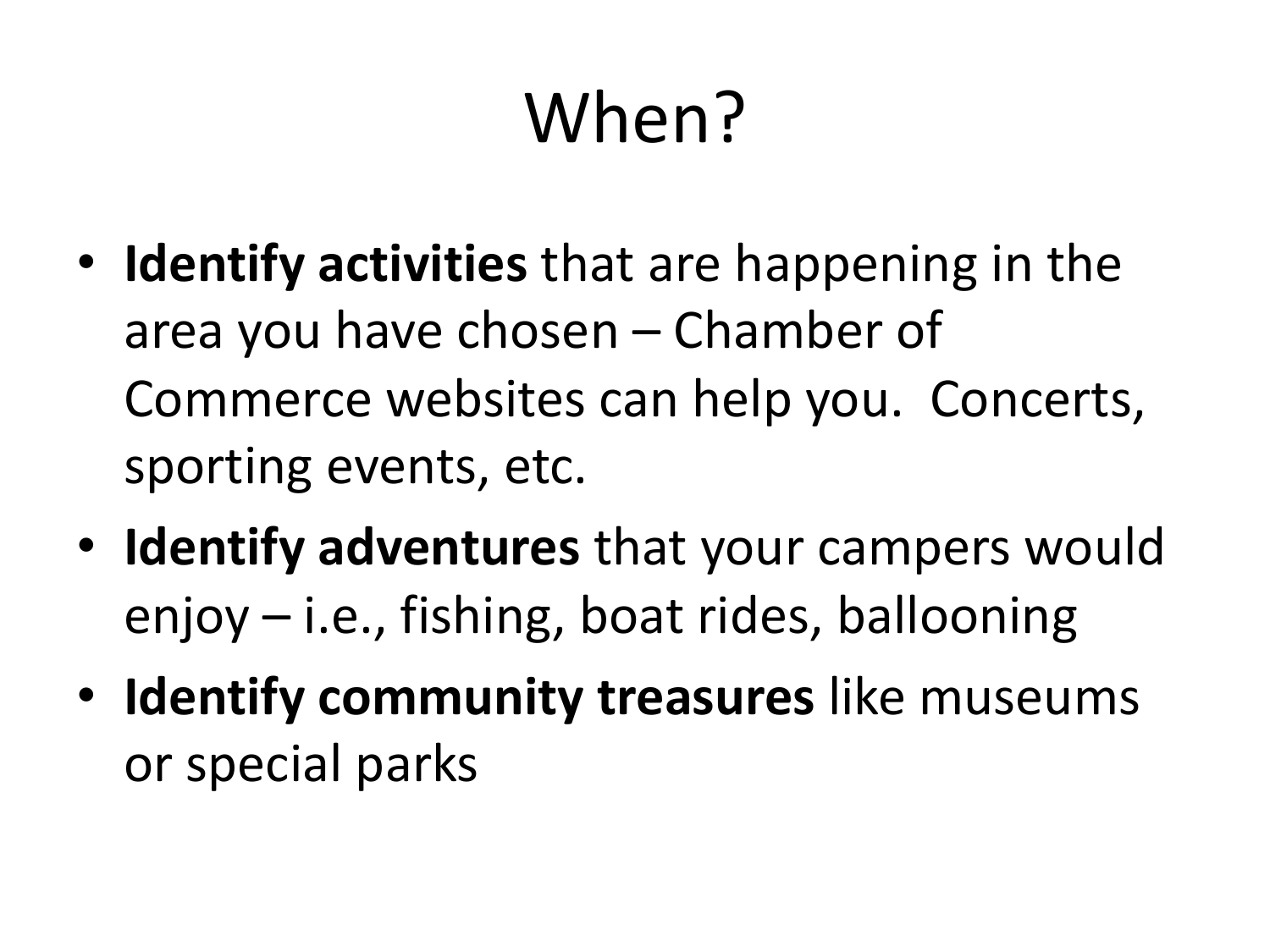# When?

• Year round camping works for many locations

– Take into consideration the weather and people's ability to handle more challenging roads

- Off season rallies are easier to book less pressure for sites, fewer people on the road
- Try to avoid International rally dates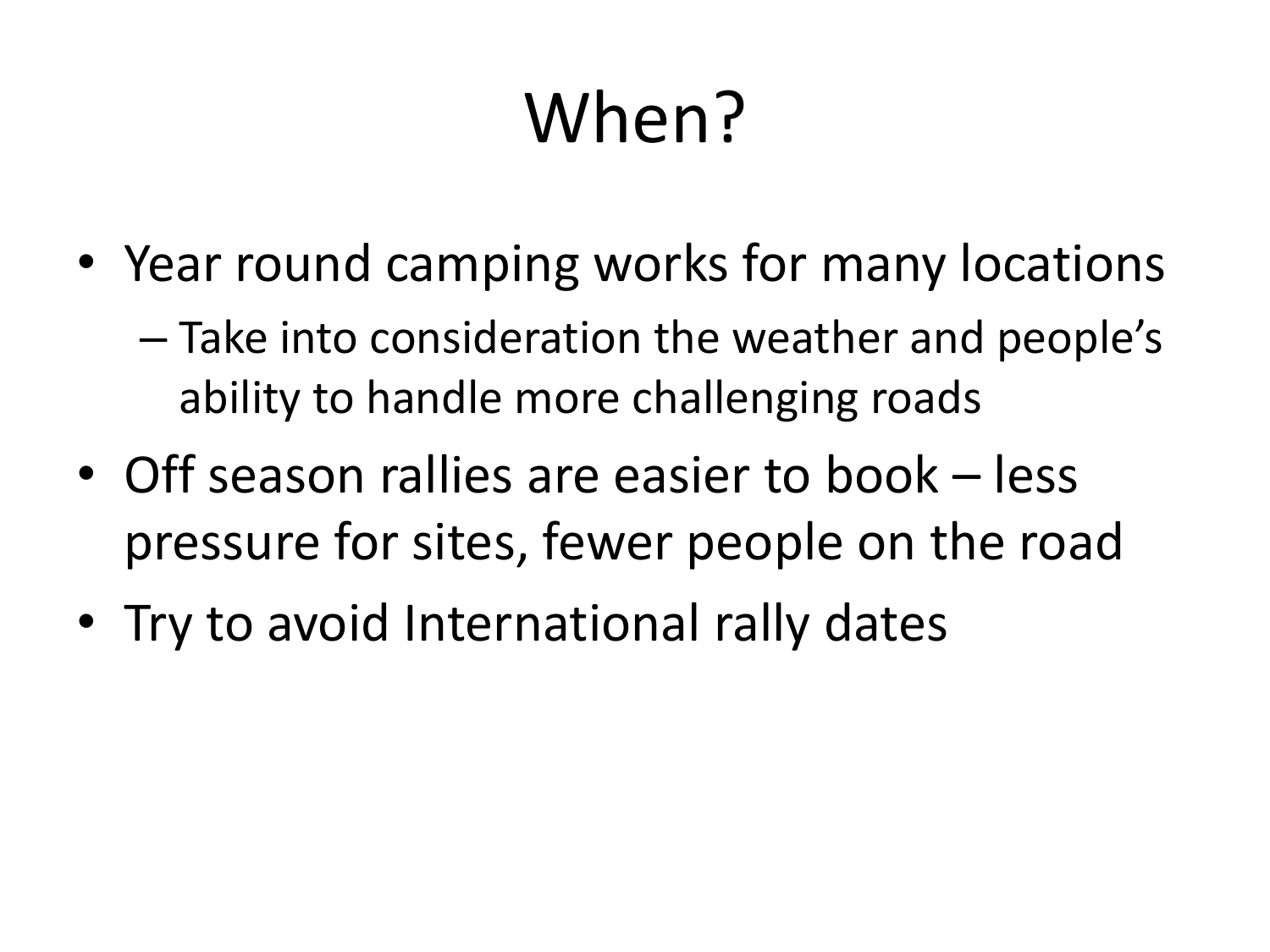# When?

- Consider the obligations of the club in planning meeting times
	- Annual business meeting
		- Consider off season for big group meetings
	- Installation of officers
	- Avoid conflicts with unit breakfasts or luncheons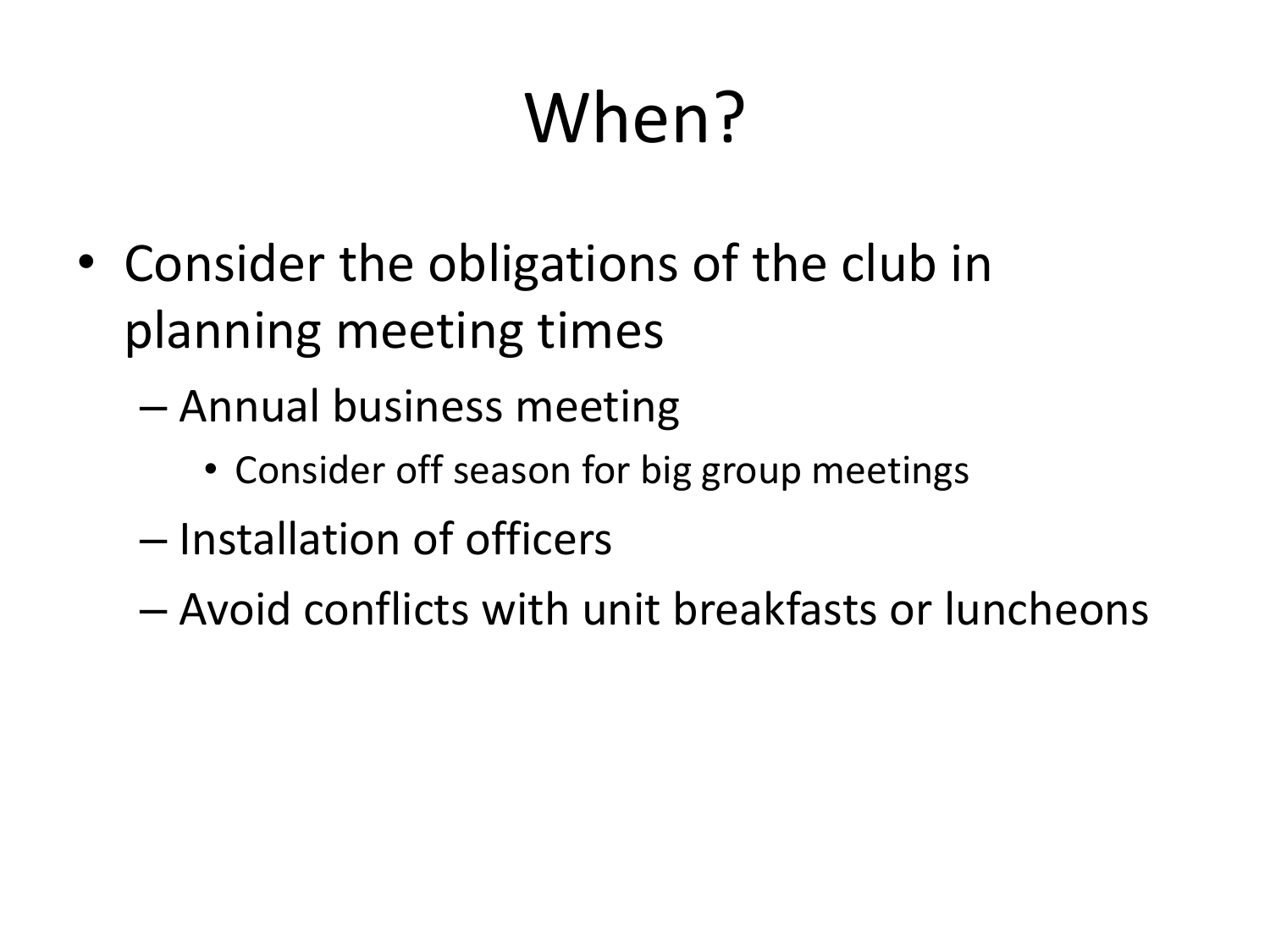- You may wish to select a theme –not always necessary. Sometimes good to just relax
- Be certain to verify cancellations policies and advertise this  $-$  can be a huge issue if not done
- Confirm all facilities rented and what is included and not included - i.e cleaning, supplies, etc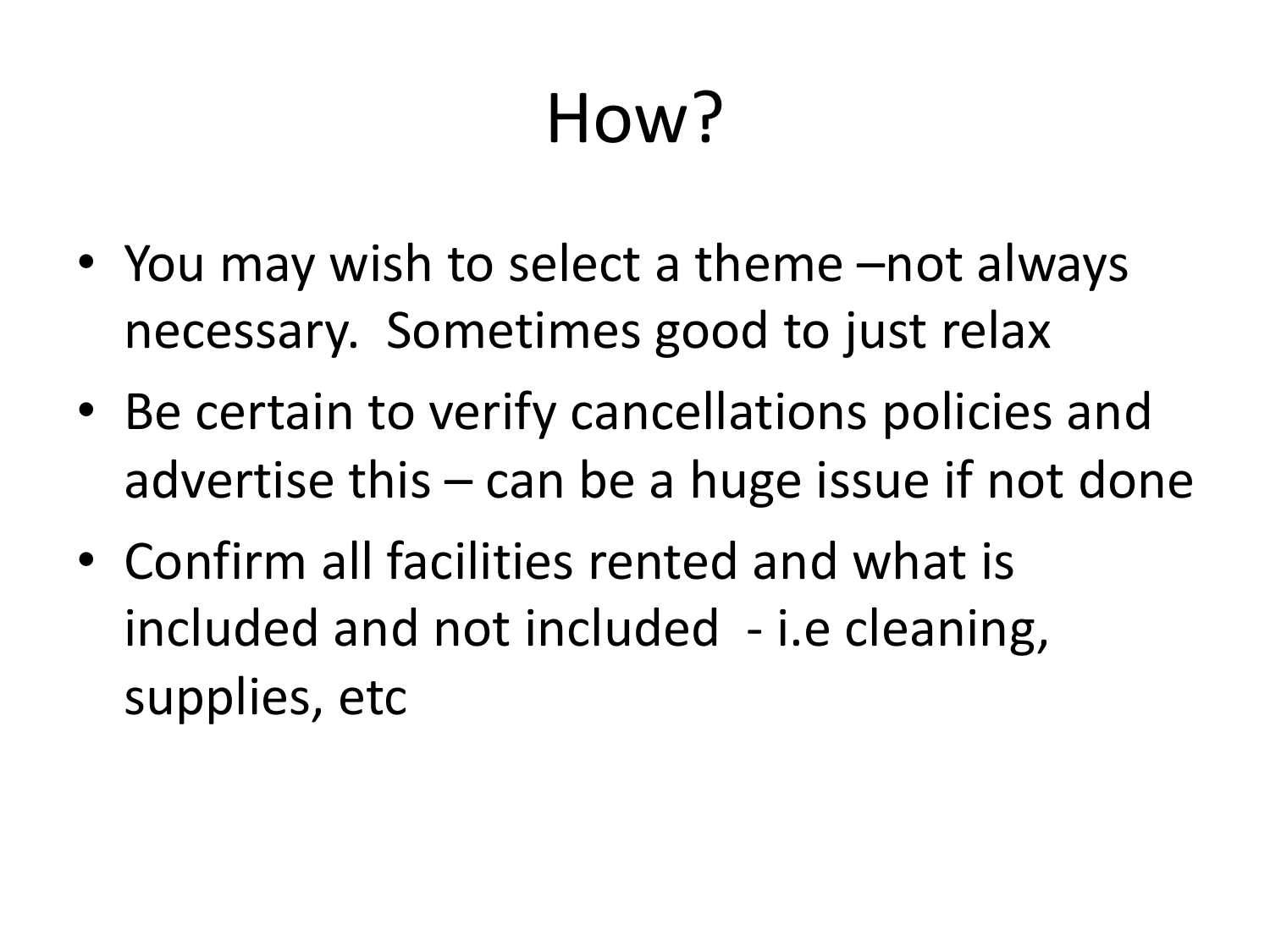- Meals
	- All potluck or just potluck the evening of arrival
		- Definitely plan something easy the day of arrival
			- If assigning potlucks, not a main course for those driving far
		- Consider asking someone to offer a cooking class
	- Reserve restaurants for some meals if desired
	- Host can cook some meals and not others up to them.
		- Making things ahead of time is great!
	- Breakfasts can be continental or more elaborate
		- Decide if coffee will be served consider getting a big unit coffee pot– great gathering point in the morning
		- Could also be on your own.
		- Don't make it too early in the morning
		- Plastic bag breakfast is fun for smaller groups
		- Making bagels early in the AM is also fun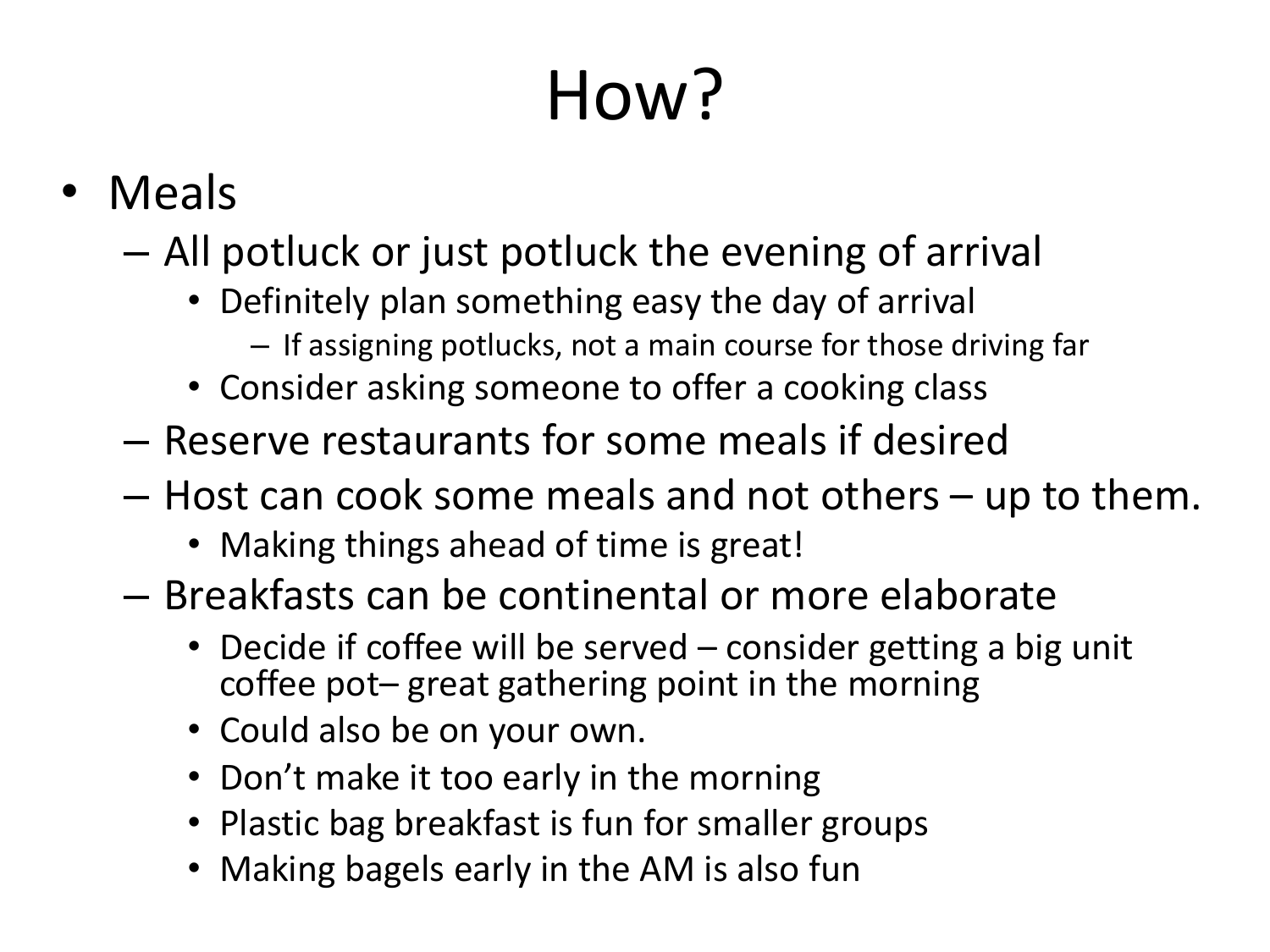#### • Reservations

- Host or president makes them for the whole group
	- Advertise rallies at the beginning of the year as that allows people to plan their summer ahead of time
- Individuals can make their own reservation for a rally – I think less desirable in terms of cohesiveness
- All potluck rallies no host required but need a board member or someone who is the "go to person"
- Flash rallies
	- Spontaneous last minute rallies "I'm going to be camping at xyz on xyz date – want to join me? Make your own reservation"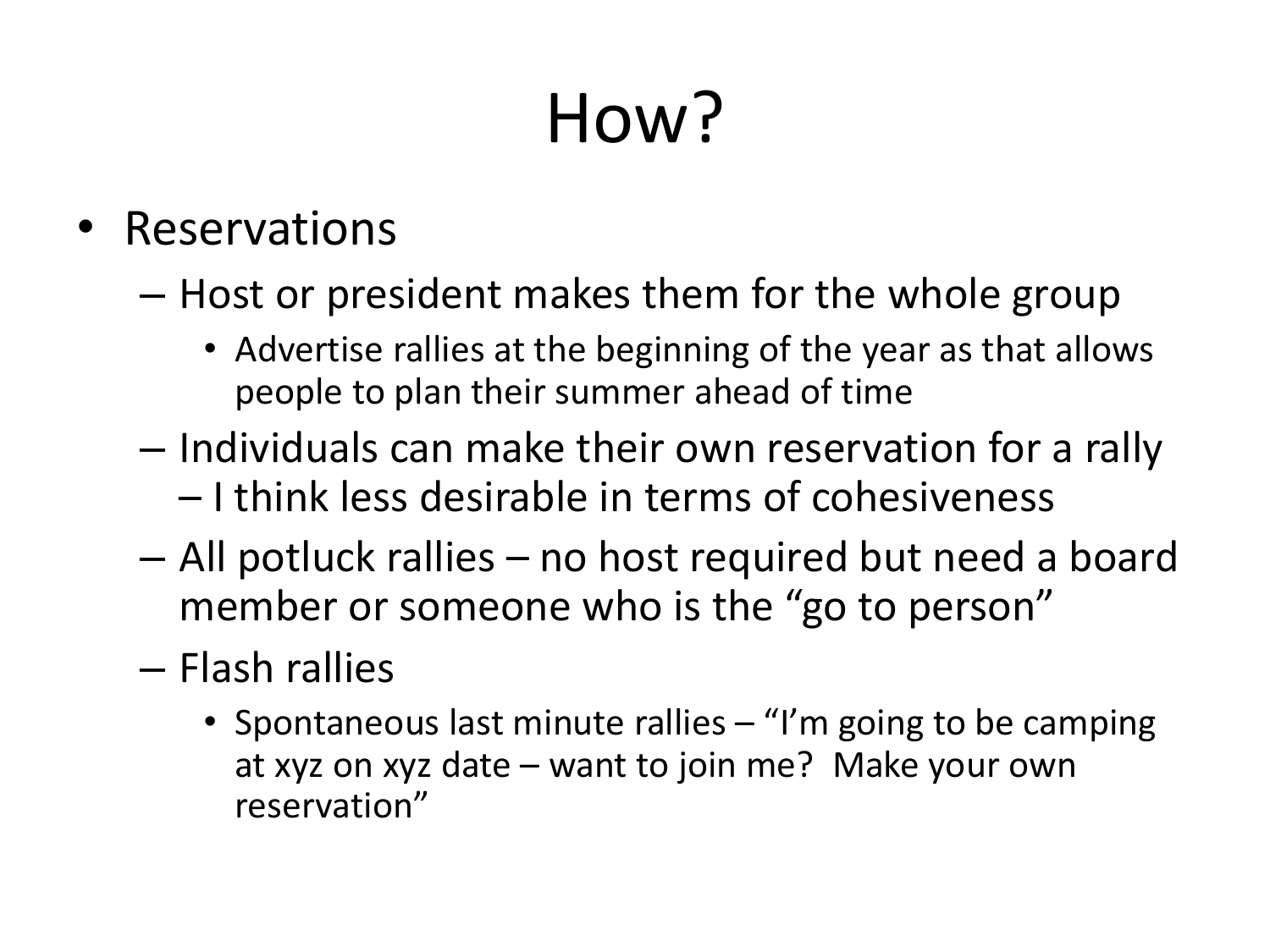- Money
	- Get a club credit card and the rally host can use it to reserve sites
	- Keep all receipts to get reimbursed. Make a final spreadsheet for your treasurer
	- Consider having a coupon for new members to get a discount on one rally to introduce them to the group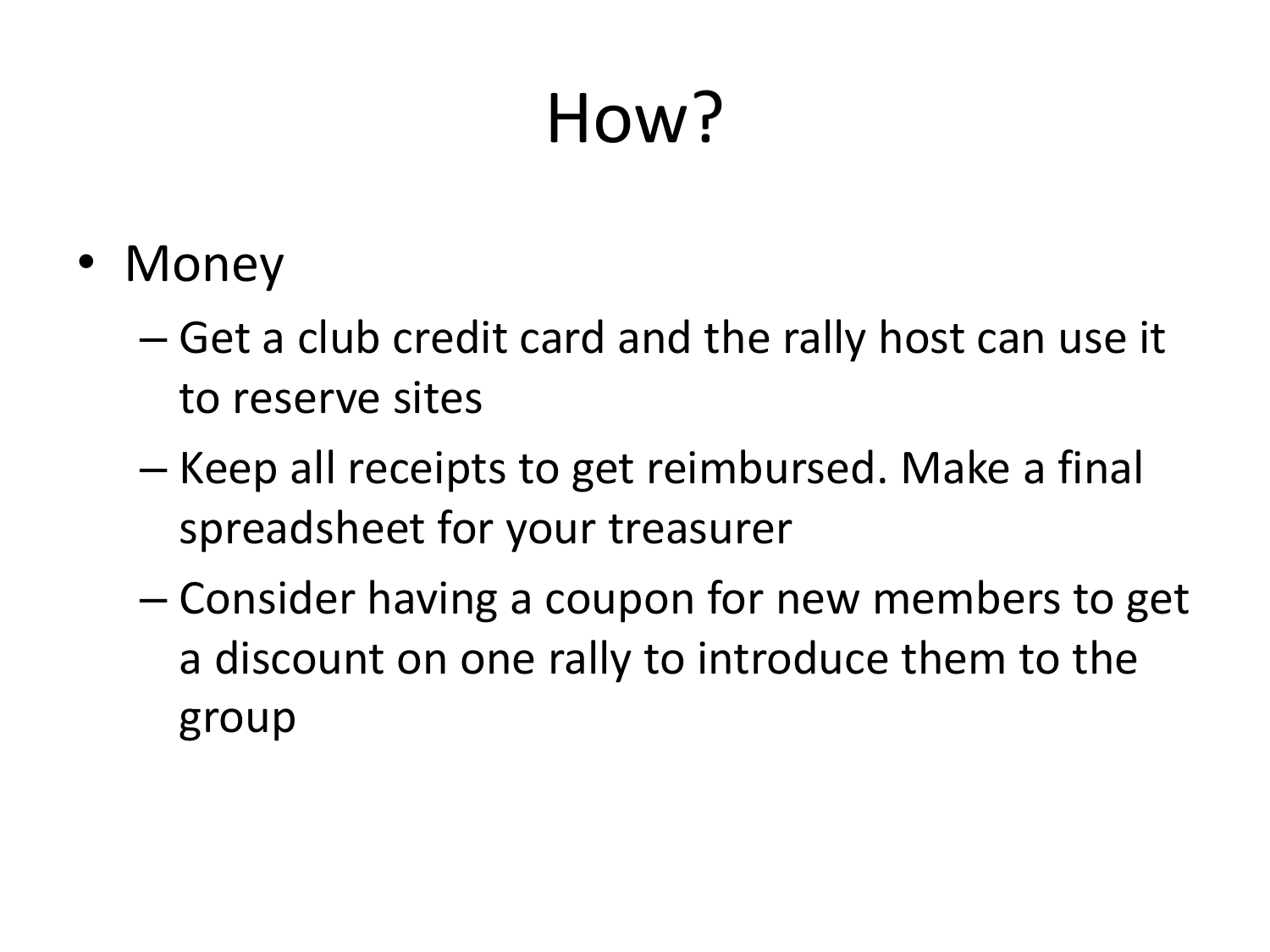- Tasks and rally schedule
	- Delegate tasks at the beginning of the rally
		- Meal prep, set up or move tables, replace tables, assemble pop-ups, clean up, parking direction, etc.
	- Provide a rough schedule and costs of the rally ahead of time and assign spaces before departure based on length of trailer and site length
		- Set up visits to local sites ahead of time and pay if possible to avoid last minutes hassles. See about handicapped access if necessary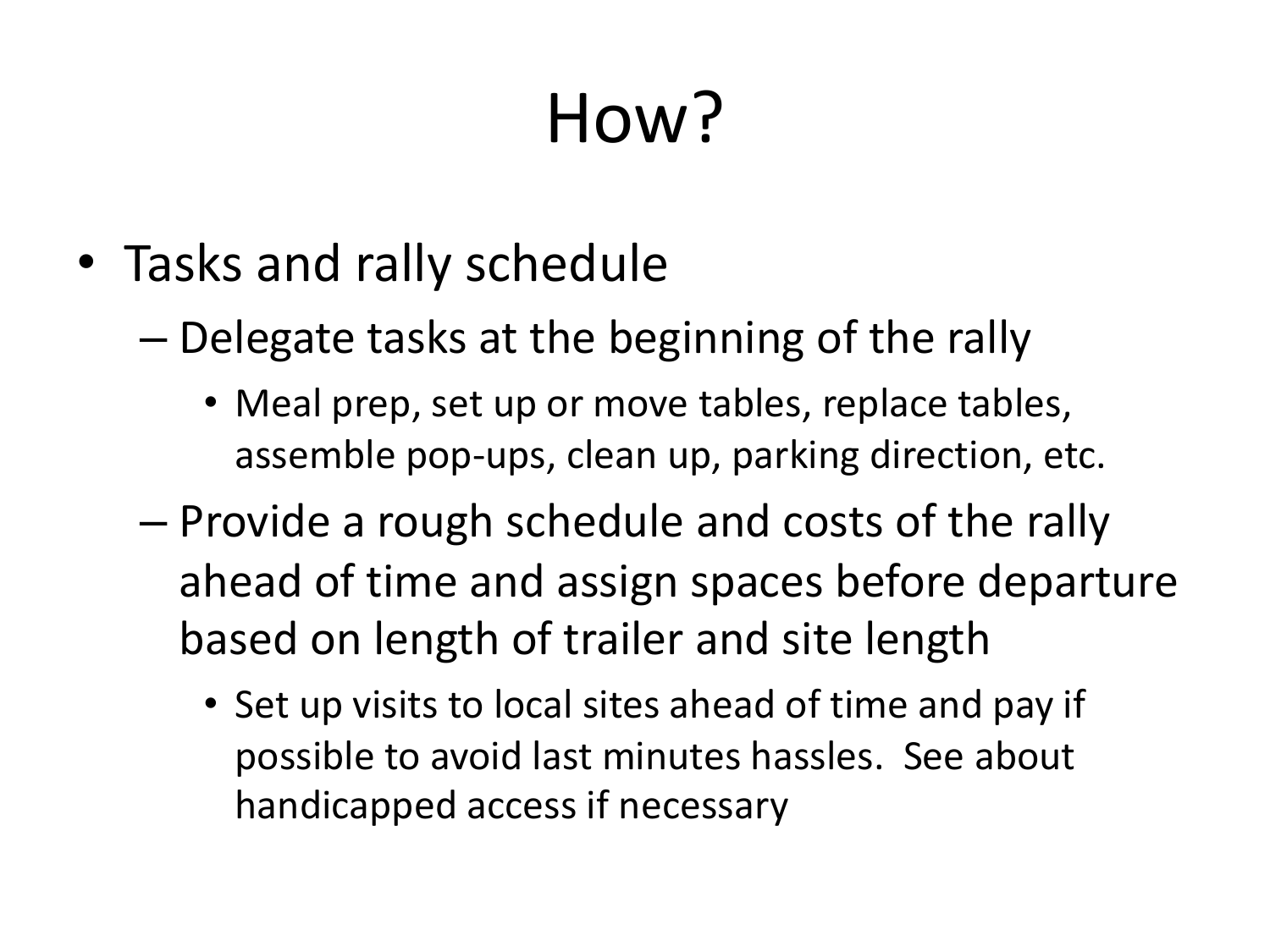- Meals
	- Schedule happy hours
		- People can bring appetizers or not. Sometimes there is so much that people don't want to eat dinner!
		- BYOB or order a keg or do a wine tasting from local wineries
		- Best time of the day for people to talk to each other. Allow enough time for this.
		- Use pop ups if weather is iffy and no shelter
		- Can schedule at a restaurant if you wish